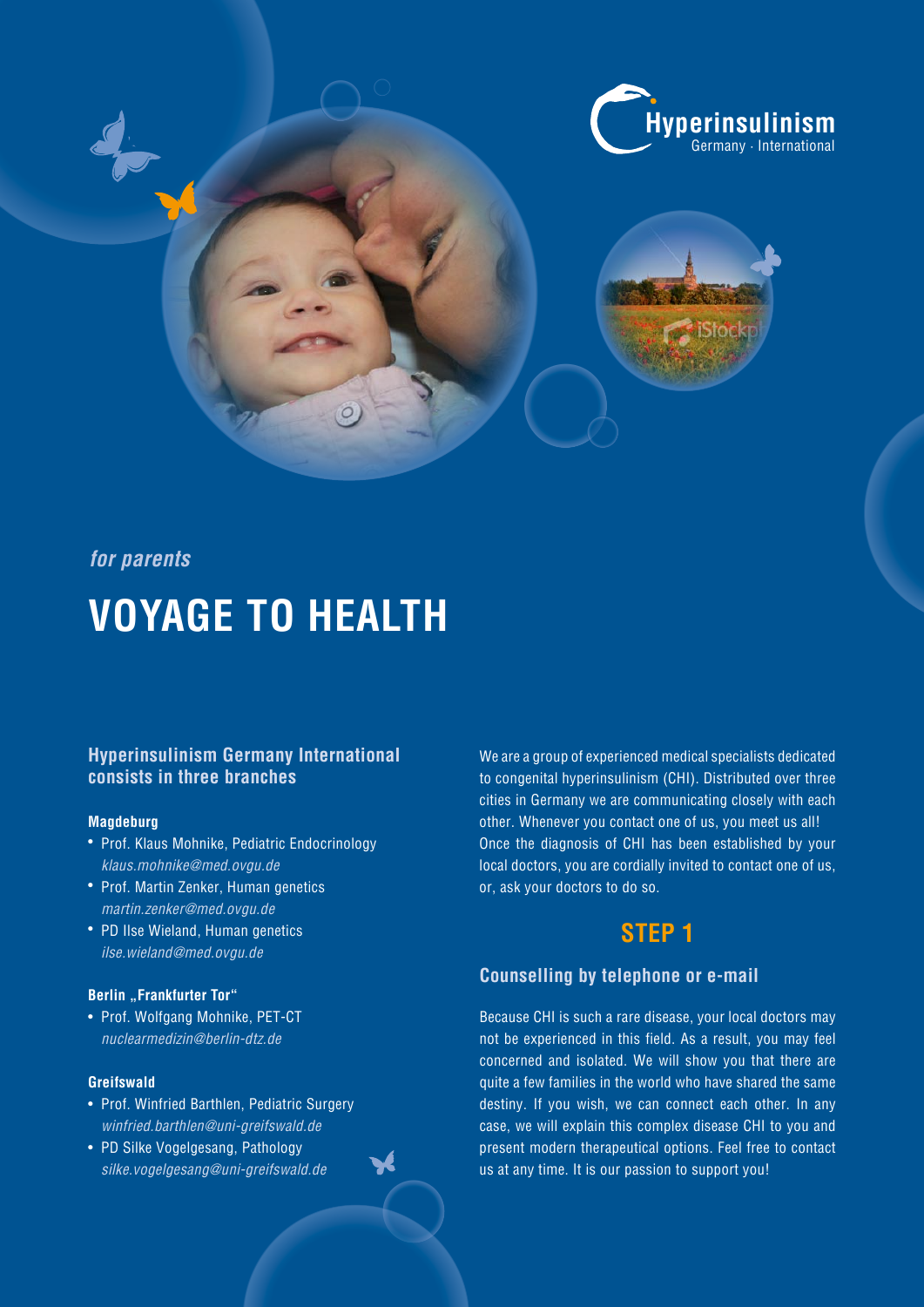# **STEP 2**

# **STEP 3**

# **Genetic investigation**

There are some genetic constellations which influence the therapy. All your local doctors have to do is to send 5 ml of blood from each, the child, mother and father to the Institute of Prof. M. Zenker in Magdeburg, Germany:

#### **Institute of Human Genetics**

Prof. Martin Zenker / PD Ilse Wieland Otto-von-Guericke-Universität Magdeburg Institut für Humangenetik Leipziger Straße 44 D-39120 Magdeburg Germany



*martin.zenker@med.ovgu.de ilse.wieland@med.ovgu.de*

Within two weeks, you will get the results. Then, we will discuss their consequences with you and your doctors. There are three possibilities:

- 1) A genetic mutation typical for focal CHI
- 2) A genetic mutation typical for diffuse CHI
- 3) No known genetic mutation can be identified

In case 1 a PET-CT (see below) is indicated for exact localisation of the focal lesion.

As to the cases 2) and 3) the next steps depend on the response of your child to medication and if the side-effects are tolerable.

However, if it is not possible to prevent hypoglycemias consistently, orif you feel uncomfortablewith the daily medication, their side-effects, the frequent glucose measurements or even with the ubiquitous fear of hypoglycemia, then we should consider to perform a PET-CT.

# **PET-CT in Berlin Frankfurter Tor**

It is not easy to perform a PET-CT in a child with congenital hyperinsulinism. For high-performance selective surgery we need a precision down to one millimeter. We have learned to rely only on PET-CT's performed at the Institute Berlin Frankfurter Tor. This center has one of the world's largest experience in CHI, having performed more than 180 investigations in children since 2004, when the PET-CT for CHI came up.

During the performance of a PET-CT, you will meet us all: Prof. Wolfgang Mohnike, director of the PET-CT, Prof. Klaus Mohnike, director of Pediatric Endocrinology in Magdeburg, and Prof. Winfried Barthlen, director of Pediatric Surgery in Greifswald. As a team of highly specialized experts, we will interprete together the PET-CT findings at site. Taking the individual circumstances of your child and all modern therapeutical options into consideration, we will agree to a united proposal about the further treatment. We will explain and discuss the options with you. As this decision is a life event, you may need time to think about it.

There is nothing more that can be done in the world for your child. You will feel it.

### **Logistics**

You will arrive in Berlin by plane one day before the PET-CT at the airport either in Berlin-Tegel or Berlin-Schönefeld. You will travel by taxi (a 30 min ride) to the

#### **"Sana Klinikum Lichtenberg"**

Fanningerstraße 32 D-10365 Berlin Germany  $p$ hone  $+49$  30 5518-0 fax +49 030 5518-4004 www.sana-kl.de

There you will get a warm welcome at the reception. They have a huge pediatric department. The child and one parent will stay in the hospital overnight, all the other accompanying persons (who are heartly invited), stay in a small hotel nearby.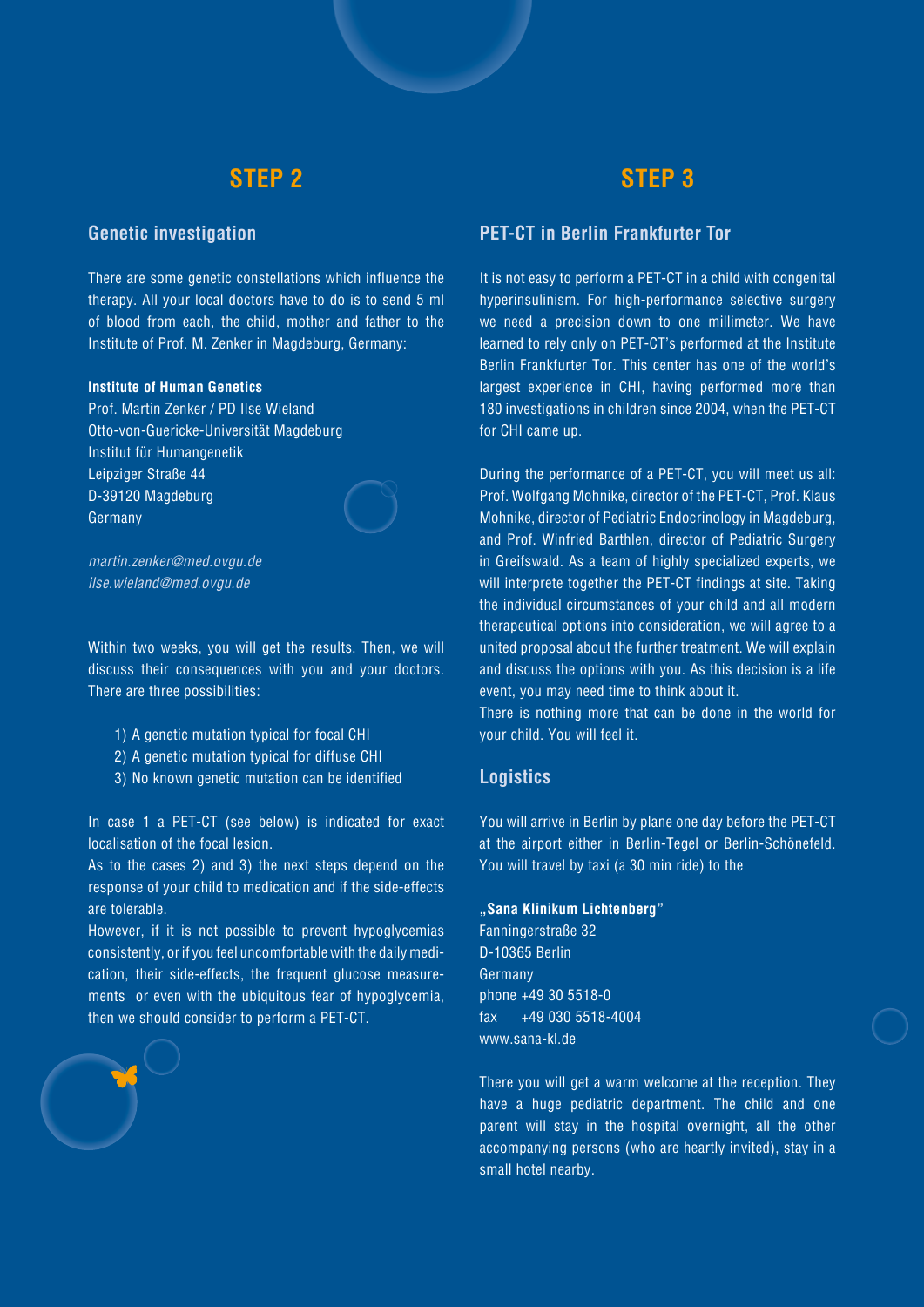

# **STEP 4**

Hotel Arcadia, Frankfurter Allee 73a, 10247 Berlin distance to the Sana Klinikum: 1,6 km www.arcadia-hotel.de/berlin/the-hotel.html

or Hotel Siegfriedshof, Siegfriedstraße 204b, 10365 Berlin distance to the Sana Klinikum: 200m www.siegfriedshof.de

Upon arrival, you will continue the nutrition the way you did at home. Nothing will be changed. The next day you will meet Dr. Michel, who is our experienced pediatric anaesthesist. He will take you and your child in an ambulance to the PET-CT-Center which is in close vicinity to the hospital. He will perform a light anaesthesia to your child during the PET-CT, just enough that the child will not move: Remember, the precision of the images must be down to one millimeter! After the PET-CT the professors will talk with you and explain the results. You and your child are brought back to the hospital where you will spend another night. You will have a lot of time to think about the next steps and we will answer to all of your questions. Take your time.

The PET-CT will show either focal, diffuse or atypical segmental mosaic CHI. Depending on these results and your personal circumstances, we will recommend either restrictive surgery or medical therapy. In any case, we will NOT endorse sub-total or near-total pancreatectomies. A recent publication from the Paris group showed an over 90% rate of diabetes later in puberty, which is not acceptable in our opinion. With highly selective surgery this serious complication can be avoided in most cases.

Surgery in Greifswald (Step 4a) or Medical Therapy in Magdeburg (Step 4b)

## **Surgery in Greifswald – Step 4a**

If surgery is indicated you will continue your journey directly from Berlin to Greifswald, which is a 240 km drive to the Baltic Sea.

You may take a local train from the Berlin main station. Connections are every two hours. The journey will last about 3 hours. As explained before, the medical treatment for your child will be continued as you did before.

Take a taxi from the main station Greifswald to the University Clinic (a 10 minutes ride).

#### **Clinic for Pediatric Surgery**

University Medicine Greifswald Ferdinand-Sauerbruch-Straße 1 D-17475 Greifswald Germany phone +49 3834 86 7037 www.medizin.uni-greifswald.de/ki\_chir

There we will wait for you and welcome you. The child and one parent are admitted to stay in a separate room in the hospital.

Accompanying persons (who again are heartly invited) stay in a small hotel nearby.

Europa Hotel, Anklamer Straße 1-3, 17489 Greifswald distance to the hospital: 200 m www.europa-hotel-greifswald.de

or: Hôtel Galerie, Mühlenstraße 10, 17489 Greifswald distance to the hospital 3 km www.hotelgalerie.de

Surgery will be scheduled few days after your arrival. It will last one whole day, between 8 to 12 hours. Depending on the site of the lesion(s), your hospital stay will be approximately 2 weeks for a laparoscopic surgery and 4 weeks for an open approch. Afterwards, you will return home.